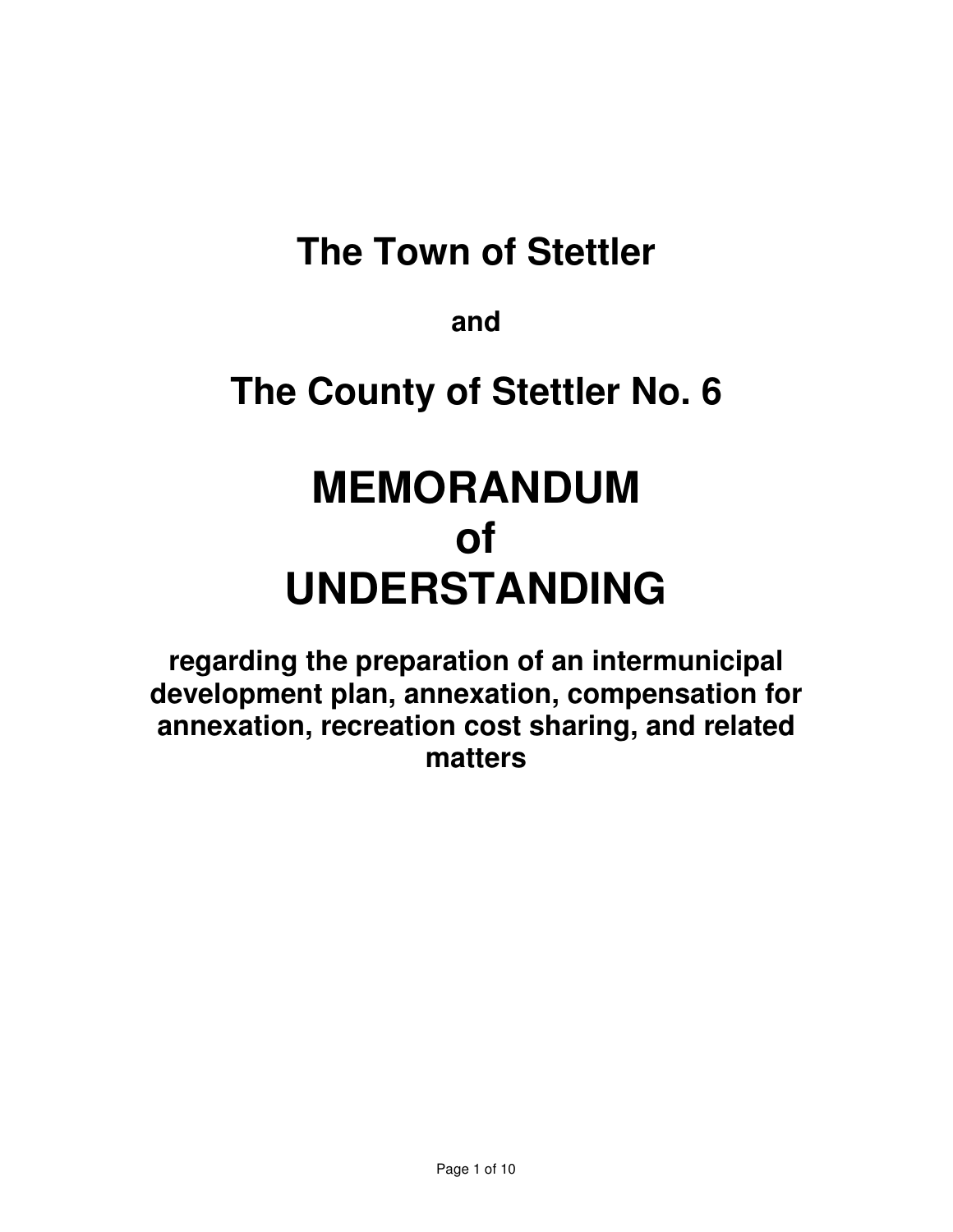# A. **INTRODUCTION**

On January 13, 2009 the Councils of the Town of Stettler and the County of Stettler No. 6 agreed to enter into this memorandum of understanding regarding matters related to:

- maintaining a relationship of cooperation, collaboration and coordination;
- the preparation of an intermunicipal development plan;
- the annexation of land by the Town and compensation for annexation; and
- recreation cost sharing.

The memorandum of understanding is the result of several sessions of negotiations between the two Councils, following initial work by the Town and the County administrations. The consideration for the matters agreed to by each municipality are the provisions agreed to and promises given by the other municipality.

The Town and the County agree to undertake the preparation of a new intermunicipal development plan in-house by the administrations. The values, goals and shared vision outlined in this memorandum of understanding will form the basis for developing an intermunicipal development plan ('IDP').

# B. **VALUES**

The following values should underlie the IDP and form the basis of the relationship between the Town and the County at all levels of Administration and Council:

- 1. Endeavour to Understand Each Other
- 2. Trust, Fairness and Respect in Intermunicipal Affairs
- 3. Equitable Opportunity for Growth
- 4. Autonomy of Decision-making within the Respective Growth Areas
- 5. Working Together Where Possible (Collaboration, Coordination, Cooperation)
- 6. Effective and Efficient Intermunicipal Communication

## C. **GOALS**

The IDP should achieve the following goals:

- 1. To promote the quality of life for residents in both municipalities.
- 2. To identify areas that provide for the growth and development of each municipality, and for the annexation of lands by the Town.
- 3. To identify and foster opportunities for working together, for example the provision of coordinated infrastructure and natural areas across municipal boundaries and the establishment of design guidelines for mixed business development in the gateway locations.
- 4. To provide a framework for consistent decision-making, intermunicipal communication, the referral of planning matters and the resolution of potential conflicts that is effective and efficient while meeting statutory requirements.
- 5. To identify areas of potential future development within the County that:
	- (a) are located within the Town's Off-site Levy Bylaw No. 1972-08 and that **shall** be required to connect to the Town's future sewer trunk line and, at the time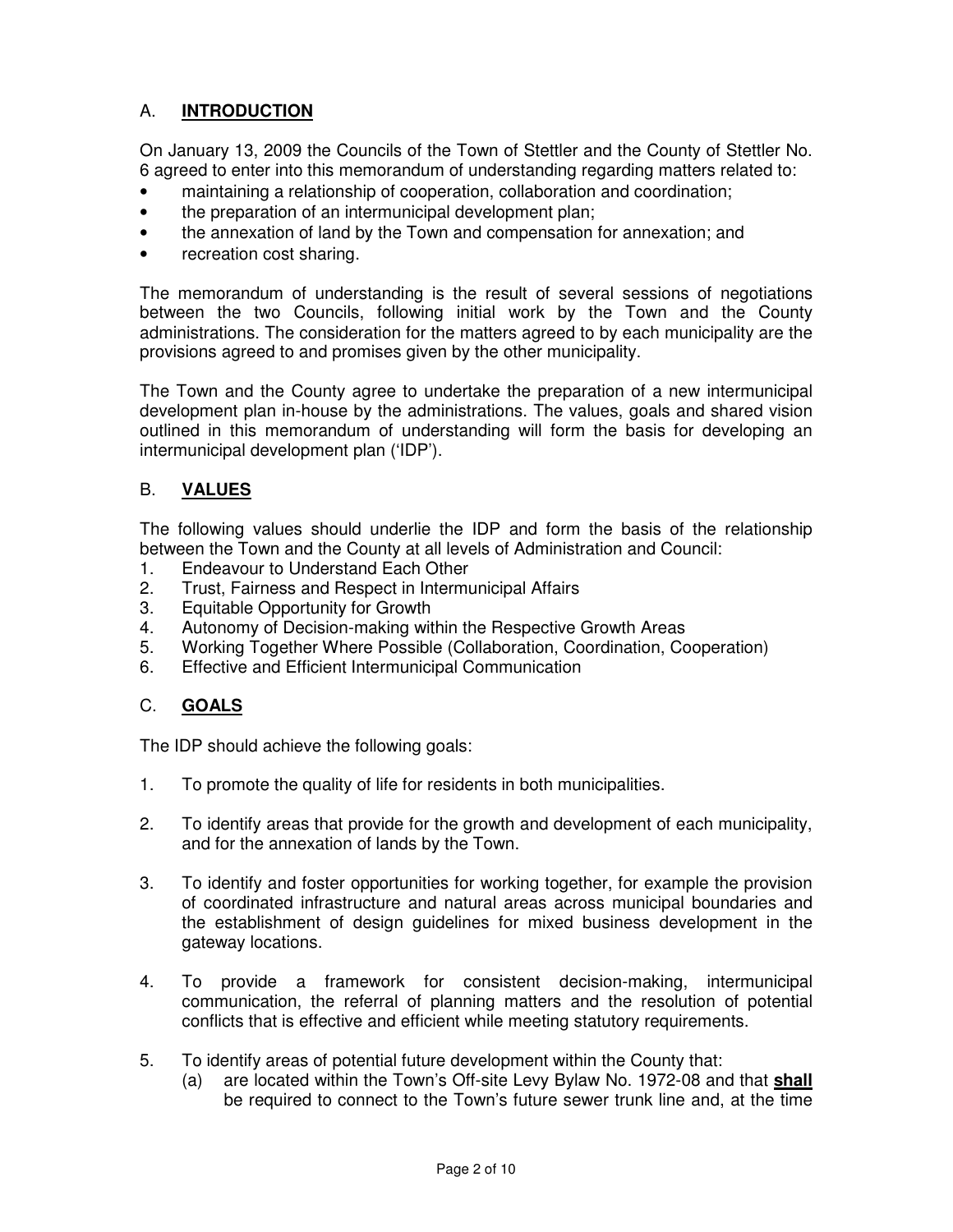of subdivision, make a financial contribution equal to the current off-site levy amount; and

(b) are located outside of any current off-site levy bylaw and that **may** be serviced by the Town upon request.

# D. **IDP AREA**

The area subject to the IDP and described as the IDP area is identified on Schedule 'A' attached to and forming part of this Memorandum of Understanding.

#### E. **THE SHARED VISION**

On a shared vision for Town and County growth within the IDP area, it is agreed that:

#### **1. Lifetime of the IDP**

- 1.1 The IDP will remain effective for a minimum of ten years, and neither municipality will be able to unilaterally repeal the IDP for that period of time.
- 1.2 The IDP will be reviewed annually between the two administrations, with recommendations to each Council being made by the CAO's regarding amendments that may be required.
- 1.3 When the two Councils agree, annual amendments may be made to the IDP during its lifetime.

#### **2. County Growth Area**

- 2.1 The County will have ten quarter sections of growth area (designated County growth area):
	- (a) Two quarter sections around the Eastgate Area Structure Plan, being the SW 3-39-19-W4M and the SE 4-39-19-W4M;
	- (b) Approximately five quarter sections around the proposed McKay (Hayden) development, being Section 32-38-19-W4M and the NW 33- 38-19-W4M;
	- (c) the Verhoeven quarter section, being the SE 8-39-19-W4M; and
	- (d) Two quarter sections around Carlisle Estates, being the North Half of Section 35-38-20-W4M.
- 2.2 It is agreed that although the Town is not opposed to non-agricultural development occurring outside of the designated County growth area, for the purpose of good planning within the timeframe of the IDP, unless otherwise agreed to by the two municipalities, mixed business development and residential development within the County's jurisdiction and within the IDP area shall occur only in the designated County growth area. Unless otherwise agreed to by the two municipalities, those remaining lands within the County's jurisdiction and within the IDP area that are not within the designated County growth area will continue to accommodate agricultural development and subdivision of single parcels for agricultural use under the provisions of the County's Municipal Development Plan and Land Use Bylaw.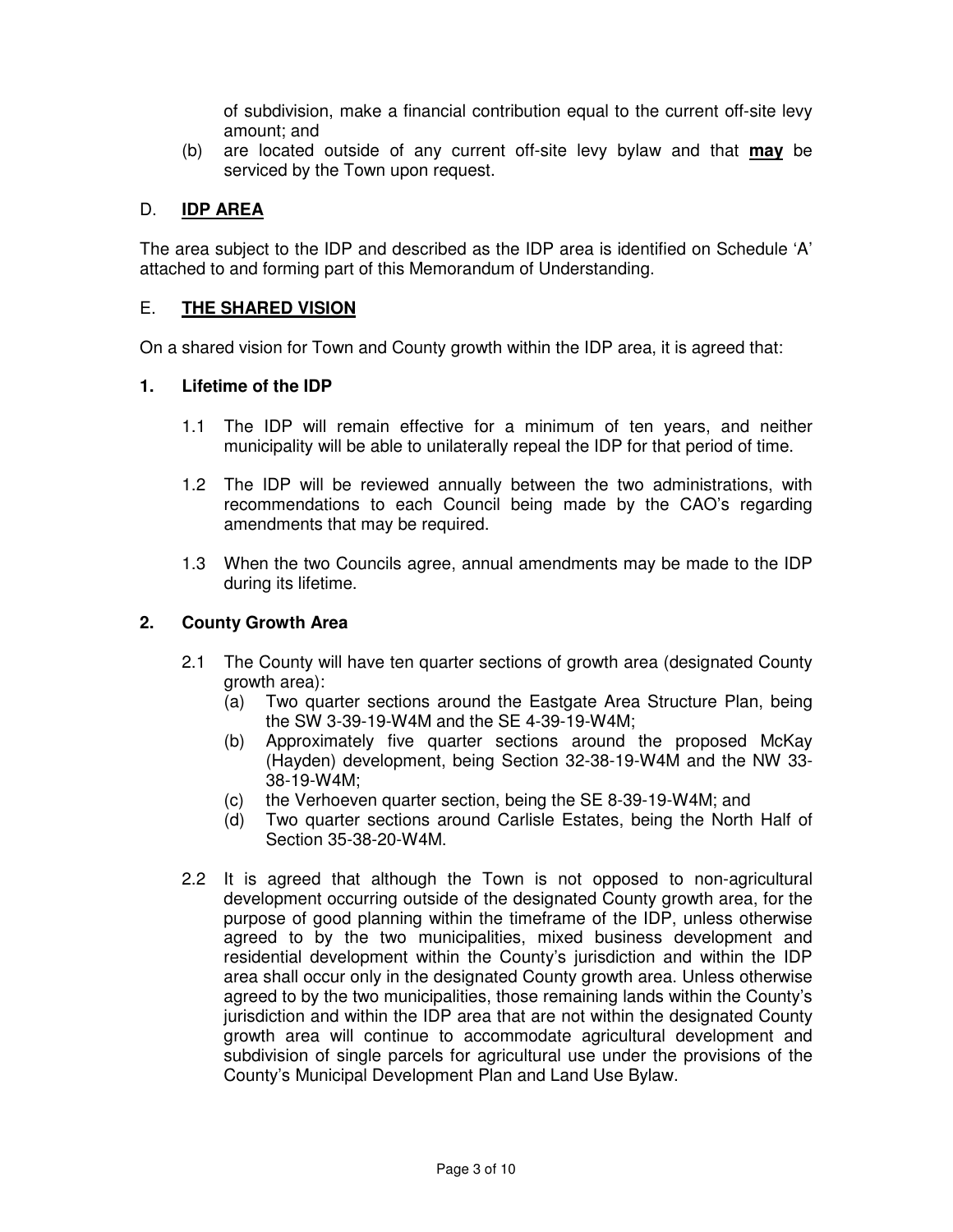# **3. Servicing of the County's Growth Area**

- 3.1 Commercial and industrial developments and residential developments that consist of residential lots smaller than one acre as may be agreed upon by the municipalities pursuant to paragraph 6.2 within that portion of the County's growth area that is located within the Town's off-site levy bylaw benefiting area, as of 2009, **shall** be serviced by a communal sanitary sewer system that is capable of connecting to a sanitary sewer trunk main, and **may** be serviced by a communal water system that is capable of connecting to a water trunk main. The Town agrees to provide sanitary sewer services and, upon request, water services to these developments when such services become available by reason of construction of trunk mains, and provided the capacity of the Town's sanitary sewer and water systems permits the provision of services. The County agrees to put measures in place to collect from these developments agreed upon contributions towards the Town's offsite levies and pay those contributions to the Town. For lands which are within the County's growth area addressed by this provision, the Town shall receive 15% of municipal taxes collected by the County on lands and improvements which are developed and for which sanitary sewer services are provided and 15% of municipal taxes collected by the County on lands and improvements which are developed and for which water services are provided, as contemplated in this paragraph, commencing in the year following connection to the Town services of a particular development.
- 3.2 Developments within that portion of the County's growth area that is located outside of the Town's off-site levy bylaw benefiting area, as of 2009, **may** be serviced by a communal sanitary sewer system and communal water system that are capable of connecting to a sanitary sewer trunk main and a water trunk main that **may** be provided by the Town. The Town agrees to provide, upon request, sanitary sewer services and water services to these developments when such services become available by reason of construction of trunk mains, and provided the capacity of the Town's sanitary sewer and water systems permits the provision of services. The County agrees to put measures in place to endeavor to collect from these developments agreed upon contributions towards the Town's cost of providing sanitary sewer and water services and pay those contributions to the Town. For lands which are within the County's growth area addressed by this provision, the Town shall receive 15% of municipal taxes collected by the County on lands and improvements which are developed and for which sanitary sewer services are provided and 15% of municipal taxes collected by the County on lands and improvements which are developed and for which water services are provided, as contemplated in this paragraph, commencing in the year following connection to the Town services of a particular development.

## **4. Town Growth Area for Immediate Annexation**

4.1 In addition to growth areas presently available within the Town's current limits (approximately four quarter sections), the Town will have six quarter sections for an immediate growth area by way of annexation (the immediate growth area):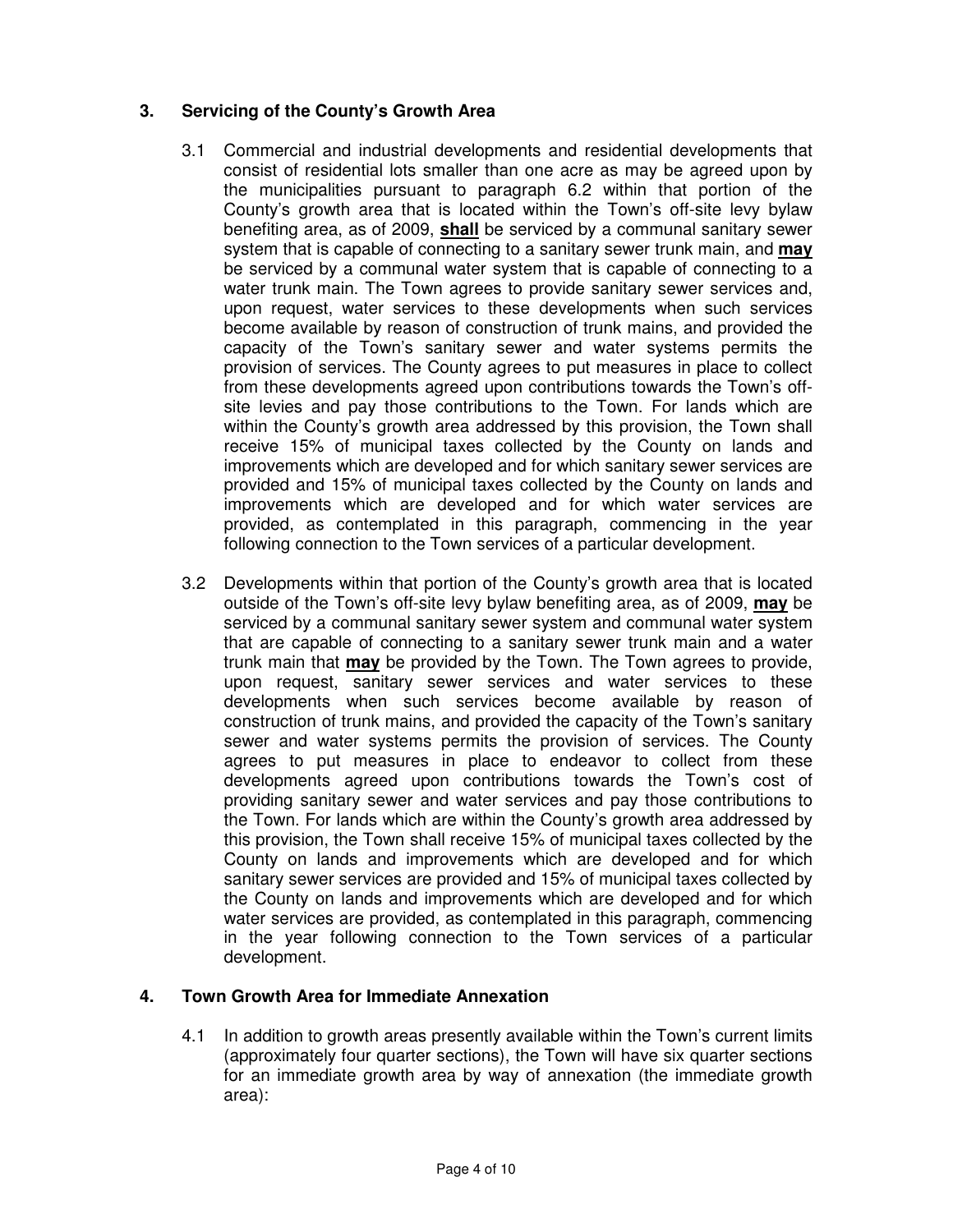- (a) Four quarter sections to the west of Town along Hwy 12, being Section 1-39-20-W4M;
- (b) One quarter section west of the Tower Road, being the SE 7-39-19- W4M around the Emerson subdivision; and
- (c) One quarter section to the south of Town along and to the east of Highway 56, being the SW 31-38-19-W4M.
- 4.2 The County will not oppose the Town's annexation of the immediate growth area within the lifetime of this IDP.

# **5. Town Growth Area for Long Term Annexation**

- 5.1 The Town will have approximately seven quarter sections of long term  $(40 +$ years) growth area:
	- (a) Approximately 30 acres on the SW 7-39-19-W4M east and south of Red Willow Creek and the Town's sewage lagoons;
	- (b) One quarter section, being the SW 8-39-19-W4M, between the Tower Road and the Verhoeven quarter section;
	- (c) Approximately four quarter sections to the south of town along Highway 56, being the NE 25-38-20-W4M, the North Half of Section 30-38-19- W4M, and the SE 31-38-19-W4M, excluding the Anderson subdivision; and
	- (d) Three quarter sections to the northeast of Town, being the NE 4-39-19- W4M and the South Half of Section 9-39-19-W4M.
- 5.2 The annexation of the Town's long term growth area shall not occur within the lifetime of this IDP. Notwithstanding this, the County in principle supports the annexation of the long term growth area lands at a time when the Town's growth projections demand it.
- 5.3 Notwithstanding the County's support in principle expressed in paragraph 5.2 above, at the time when the Town's growth projections demand it, the annexation sequence of the long term growth area will be determined as mutually agreed to by the Town and the County at that time.

## **6. General Matters**

- 6.1 The Town will revise its servicing study to reflect the proposed growth pattern.
- 6.2 Unless otherwise agreed to by the Town and the County, residential development in the designated County growth area will be country residential lots of a minimum size of one acre.
- 6.3 Unless otherwise agreed to by the Town and the County, residential development in the Town's growth area (both existing and proposed) will be urban lots of a maximum size of one acre, and only for those lots that cannot be of a typical urban size under special circumstances that both municipalities agree warrant a larger size.
- 6.4 The Town and the County will adopt similar design guidelines for mixed business development at the highway gateways within the IDP area.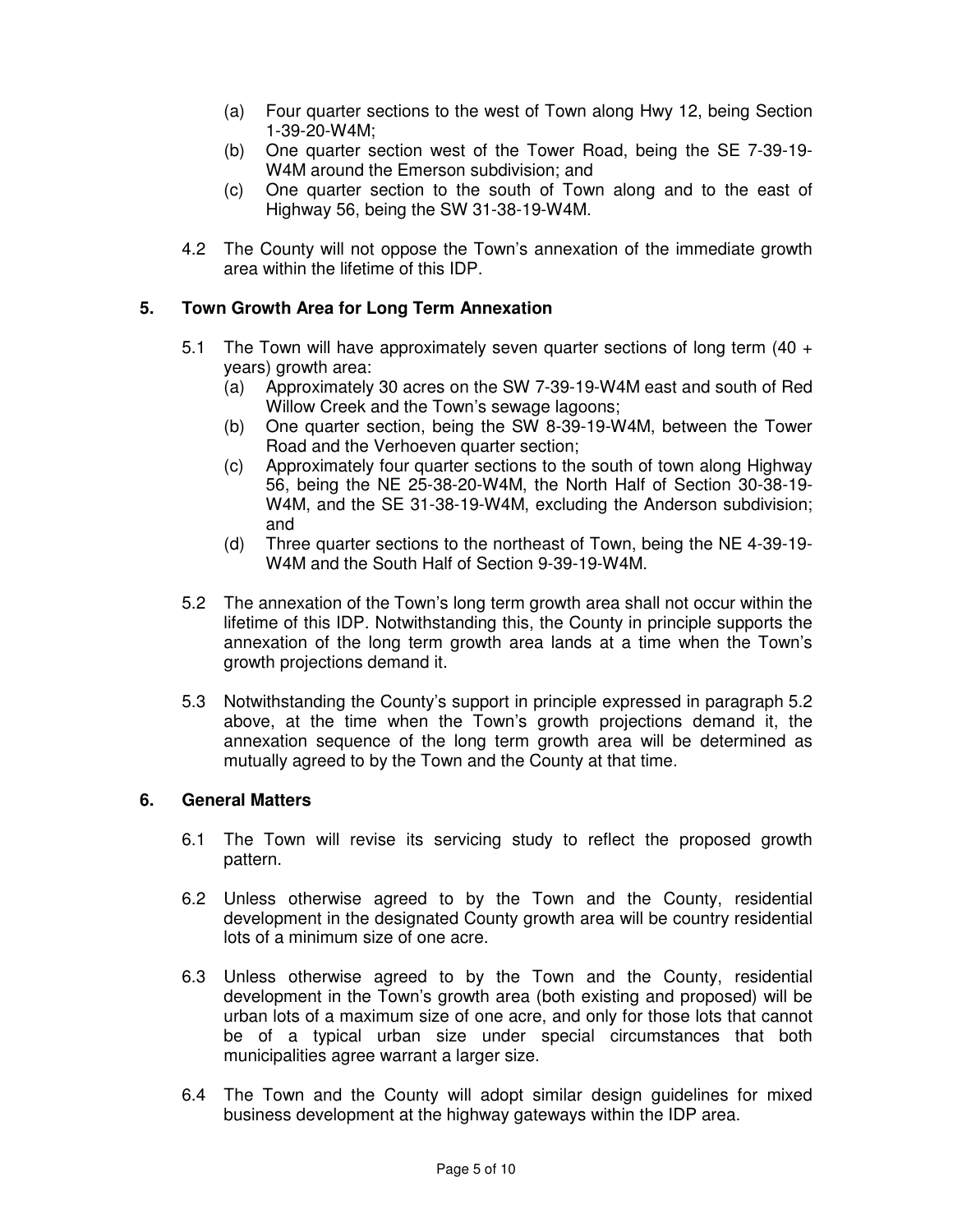- 6.5 The Town and the County will by way of Land Use Bylaw provisions, subdivision approvals, and conditions imposed on development permits ensure that adjacent, potentially incompatible land uses are spatially removed or visually and otherwise screened and functionally separated from each other. This applies specifically to the interface of residential and mixed business uses in the Town and the County growth areas, as well as to new developments relative to existing developments.
- 6.6 The Town and the County will work with Alberta Transportation towards the realignment of Hwy 56 and Hwy 12.
- 6.7 The Town will provide the standards and proposed routes for its future arterial roads and utility trunk mains and the County will protect these rights-of-way in its land use documents.
- 6.8 The Town and the County will ensure coordination of infrastructure and land uses along their common boundary.
- 6.9 The Town and the County will work together and in collaboration with Alberta Environment for the preservation of Red Willow Creek and its floodplain, including the Shuckburgh's Slough Drainage Channel.
- 6.10 The Town and the County agree to cooperate and collaborate in administering and maintaining agricultural pest control programs within the plan area. The Town and the County could enter into a separate agreement to provide pest control.
- 6.11 The IDP will create an exclusion zone for Confined Feeding Operations (CFO's) as shown on the map, including the urban fringe.
	- (a) The exclusion zone is approximately one mile wide adjacent to residential developments in the IDP area and within the Town's existing limits.
	- (b) No new CFO's could be established in the exclusion zone and existing CFO's would be allowed to continue but not to expand.
	- (c) The CFO exclusion zone does not prohibit the spreading of manure.
	- (d) Except for new CFO's agricultural development and the subdivision of single parcels for agricultural use within the CFO exclusion zone will be regulated by the County's Municipal Development Plan and the Land Use Bylaw.
- 6.12 The IDP will require the coordination and alignment of oil and gas facilities into corridors that do not fragment the growth areas of the Town and the County.

## **7. Intermunicipal Communication**

7.1 Except as otherwise provided for in this memorandum of understanding, the IDP referral area will coincide with the Town and the County growth areas, and shall also constitute the urban fringe.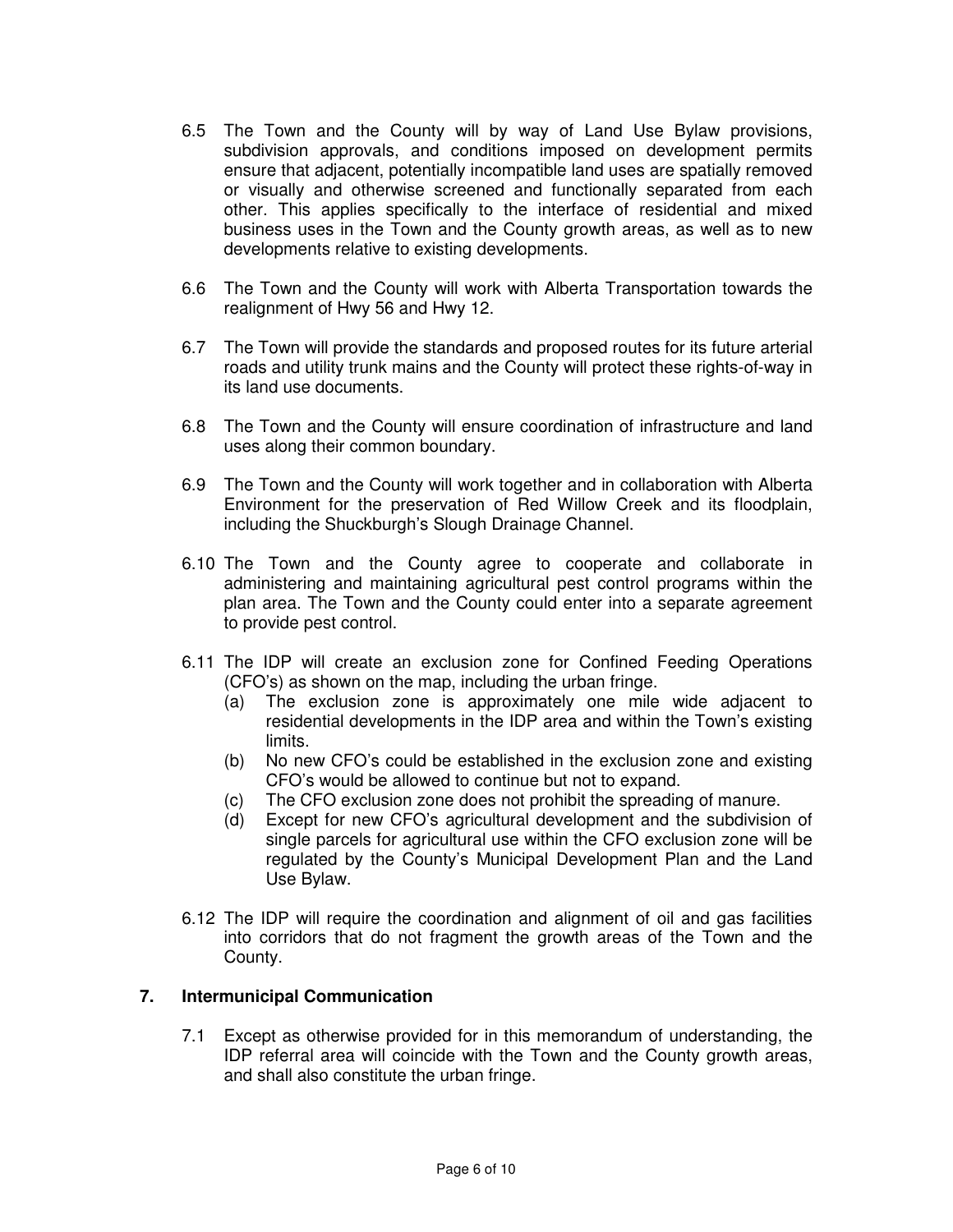- 7.2 Prior to the annexation of all of the Town's growth area, the Town and the County, at staff level, will jointly and in person review, on a monthly basis or otherwise as the need arises, rezoning, subdivision and development applications within the Town's growth area to ensure that the integrity of the IDP is not jeopardized. The adversarial referral system will be abandoned.
- 7.3 Following the annexation of the Town's growth area, as long as the Town follows the IDP land use map and policies, the County does not require the opportunity to review rezoning, subdivision and development applications within the Town's annexed growth area.
- 7.4 As long as the County follows the IDP land use map and policies, the Town does not require the opportunity to review rezoning, subdivision and development applications within the County's growth area, except where the Town will provide utility services to those areas or as may be otherwise required by the policies of the IDP.
- 7.5 Pursuant to Section 636 of the Municipal Government Act the Town and the County agree to jointly review municipal development plans and area structure plans rather than refer them. Notwithstanding Section 636(2) of the Act the Town and the County further agree to include amendments to municipal development plans and area structure plans in this joint review process.
- 7.6 The Town and the County agree to require the preparation of statutory plans rather than outline plans within the IDP referral area.
- 7.7 The Town and the County will foster open communication on the basis of the values entrenched in this memorandum of understanding. Developers will be informed that the Town and the County do not withhold information from each other about development within the IDP area that may impact the other municipality, and that both municipalities shall be involved in such discussions.
- 7.8 The IDP will provide for an efficient dispute resolution process. This will involve meaningful attempts to resolve issues at the administrative level before referring those through the CAO's to the political level.

## **8. Compensation for Annexation and Recreation Cost Sharing**

- 8.1 The Town and the County agree that, upon approval of the annexation of the lands referred to in paragraph0 4.1, the Town shall make a one time payment of \$287,990.00 to the County as compensation for infrastructure that the County provided at its cost within the Town's proposed immediate growth area. This includes the construction of the service road by UFA and CH4 and upgrades to  $70<sup>th</sup>$  Street.
- 8.2 Compensation agreements in Alberta typically include loss of provincial grant revenues, lost development opportunity and lost taxation revenue. The Town and the County however agree that, except for the infrastructure payment detailed in paragraph 8.1 above, the Town will not pay any other compensation to the County. In exchange for this agreement by the County,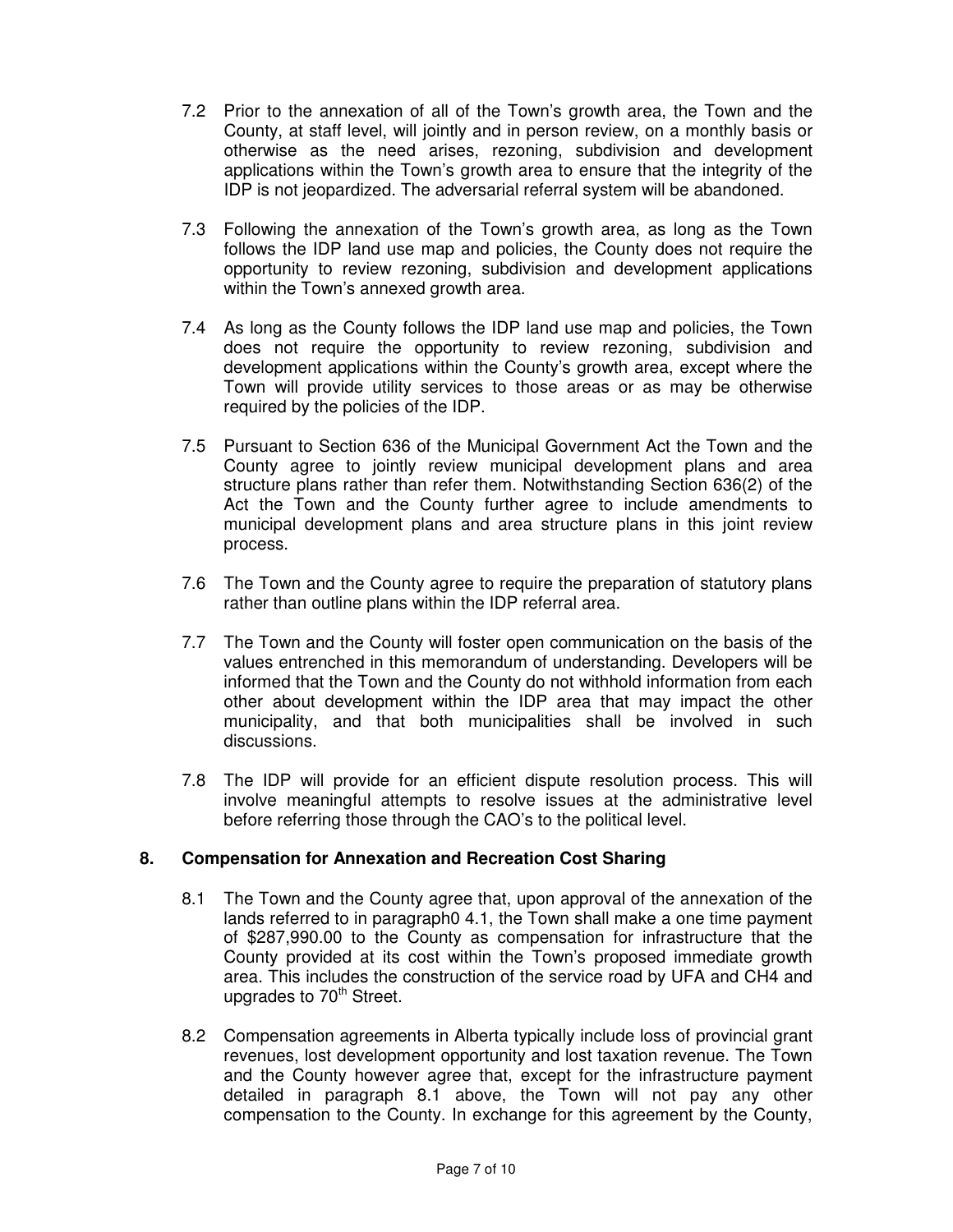for the first ten years following annexation of the lands referred to in paragraph 4.1, the County will continue in good faith to pay the amount of  $$128,000.00$  by June  $30<sup>th</sup>$  of each year to the Town for recreation cost sharing. In the eleventh year the amount to be paid by the County to the Town for recreation cost sharing will be equal to \$128,000.00 adjusted to reflect the cumulative change in the Alberta Consumer Price Index over the previous ten years. These agreements are based on the recognition by both parties that the agreed upon annexation lands (location and area) significantly support the Town in its provision of present and future recreation services.

# **9. Other Matters Agreed To**

- 9.1 The Town agrees in the future to consider, within due process, an outline plan or area structure plan for future rezoning, subdivision and development of the County office and yard site if and when the County may need to relocate.
- 9.2 The Town agrees to offer Recreation Center passes to County staff at a 50% discount, to annually provide the County with twenty Recreation Center single use family passes for promotional use, and to acknowledge the County's funding commitment on the Town's website and in the Recreation Center.
- 9.3 The Town and the County agree that a tax rate protection will apply to lands in the proposed Town annexation area to the effect that the lower mill-rate for residential and farm properties shall be applied for a period of ten years or until such a time that the lands are subdivided or developed, whichever first occurs.

## **10. Opportunity for Meaningful Public Consultation**

10.1 This memorandum of understanding, in particular the proposed land use framework, is subject to both Councils giving due consideration to feedback received from meaningful public input, specifically affected landowners, during the preparation of the IDP. Town and County Councils shall endeavor to be guided by sound planning principles when making decisions regarding future developments that will have long term impacts for the region.

# F. **NEXT STEPS**

- 1. The Town and County administrations will commence with the preparation of an IDP pursuant to the Municipal Government Act, which includes initiating a public notification process, the drafting of the plan and meaningful public consultation.
- 2. The Town will proceed with the finalization and adoption of its Municipal Development Plan on the basis of the shared vision contained in this memorandum of understanding.
- 3. The Town will initiate the annexation process for its proposed immediate growth area.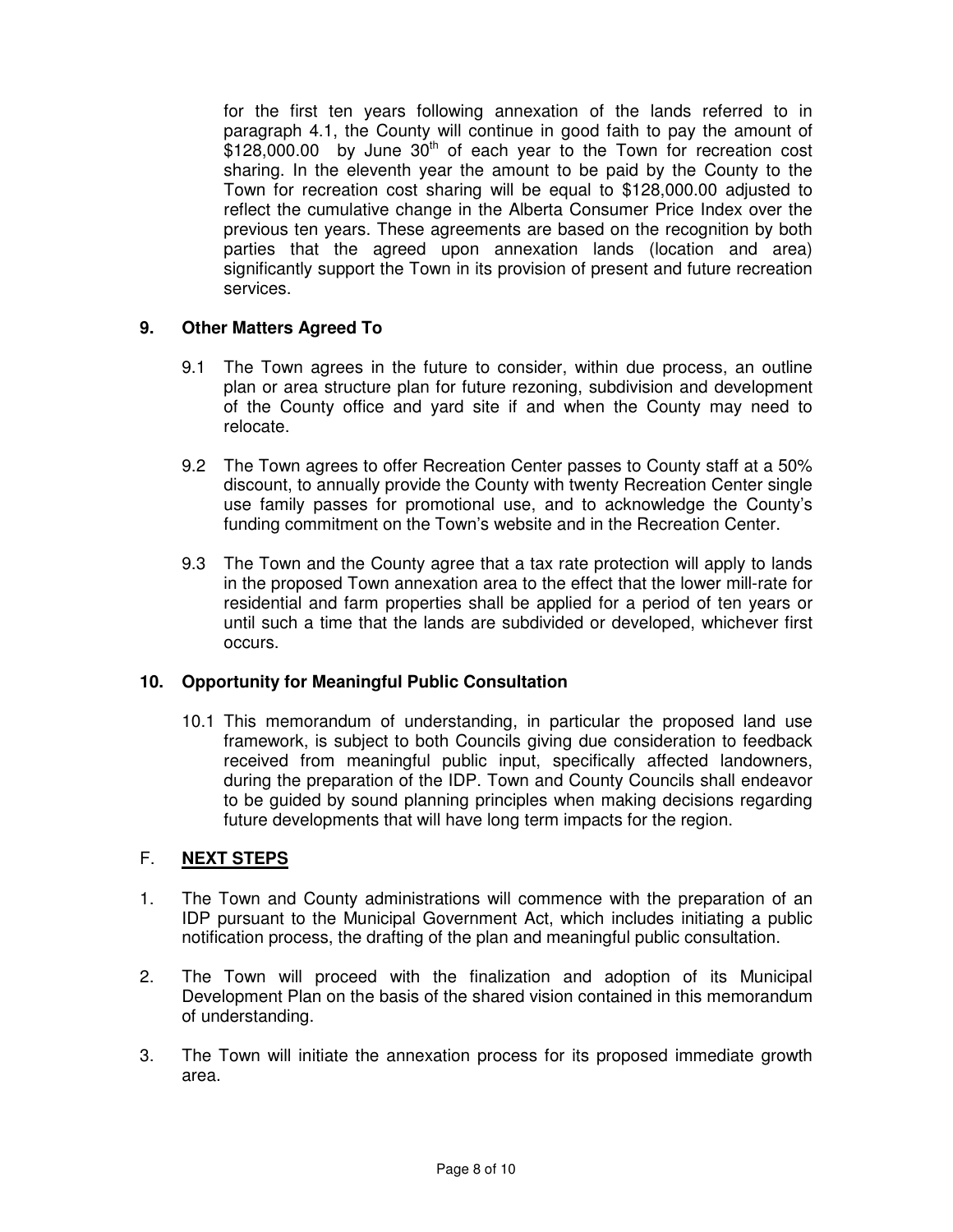4. The Town will proceed with the agreed steps for acknowledging the County's recreation cost sharing.

|  | Signed on behalf of the respective Councils this |  | <sup>th</sup> day of | 2009. |
|--|--------------------------------------------------|--|----------------------|-------|
|--|--------------------------------------------------|--|----------------------|-------|

**Reeve Earl Marshall Mayor Jim Hunter**<br>
County of Stettler No. 6 **Mayor Jim Hunter**<br>
Town of Stettler County of Stettler No. 6